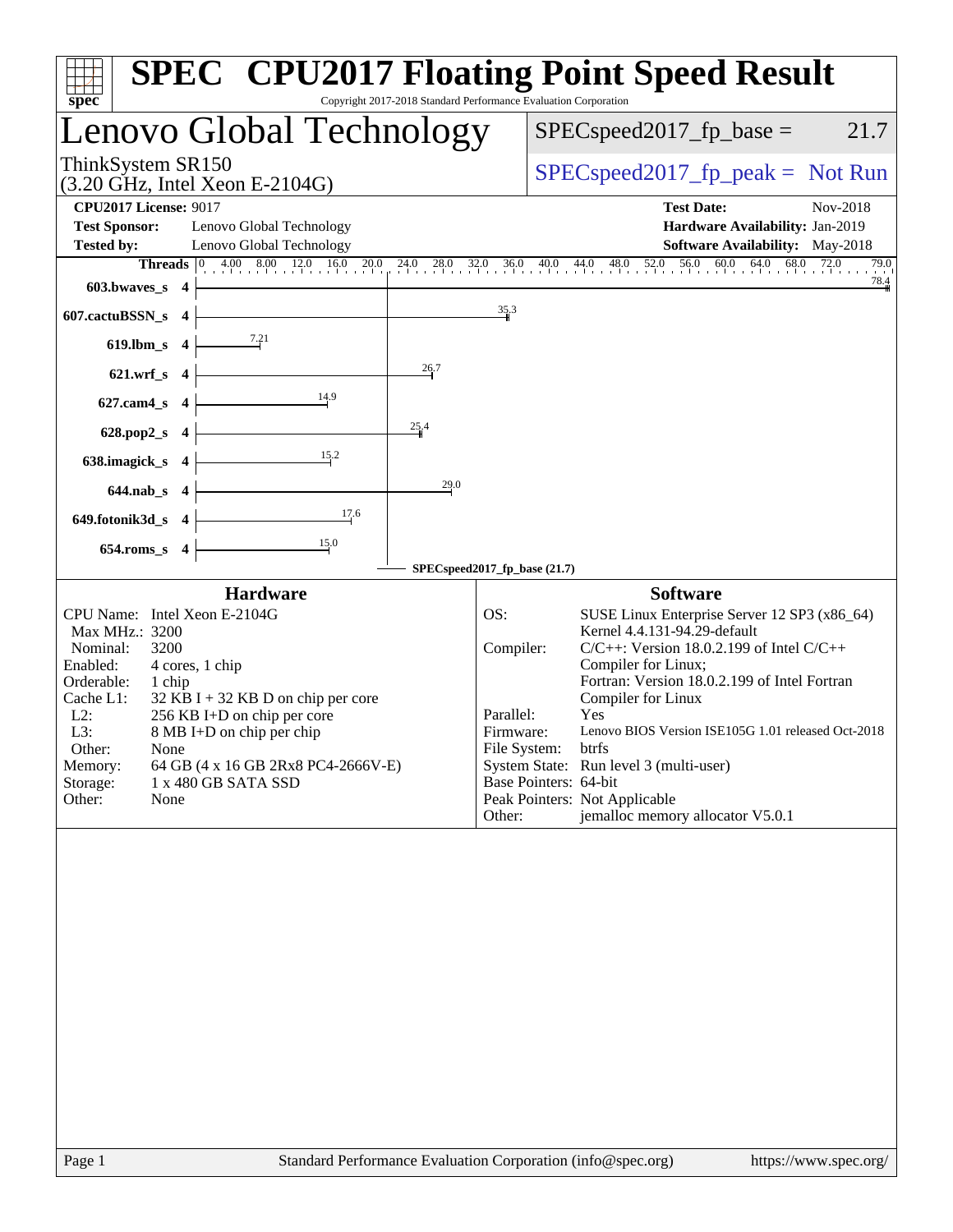

### **[SPEC CPU2017 Floating Point Speed Result](http://www.spec.org/auto/cpu2017/Docs/result-fields.html#SPECCPU2017FloatingPointSpeedResult)** Copyright 2017-2018 Standard Performance Evaluation Corporation

## Lenovo Global Technology

(3.20 GHz, Intel Xeon E-2104G)

ThinkSystem SR150  $SPEC speed2017$  [p\_peak = Not Run  $SPEC speed2017_fp\_base = 21.7$ 

**[Test Sponsor:](http://www.spec.org/auto/cpu2017/Docs/result-fields.html#TestSponsor)** Lenovo Global Technology **[Hardware Availability:](http://www.spec.org/auto/cpu2017/Docs/result-fields.html#HardwareAvailability)** Jan-2019 **[Tested by:](http://www.spec.org/auto/cpu2017/Docs/result-fields.html#Testedby)** Lenovo Global Technology **[Software Availability:](http://www.spec.org/auto/cpu2017/Docs/result-fields.html#SoftwareAvailability)** May-2018

**[CPU2017 License:](http://www.spec.org/auto/cpu2017/Docs/result-fields.html#CPU2017License)** 9017 **[Test Date:](http://www.spec.org/auto/cpu2017/Docs/result-fields.html#TestDate)** Nov-2018

### **[Results Table](http://www.spec.org/auto/cpu2017/Docs/result-fields.html#ResultsTable)**

|                                    | <b>Base</b>    |                |                |                |       | <b>Peak</b>    |       |                |                |              |                |              |                |              |
|------------------------------------|----------------|----------------|----------------|----------------|-------|----------------|-------|----------------|----------------|--------------|----------------|--------------|----------------|--------------|
| <b>Benchmark</b>                   | <b>Threads</b> | <b>Seconds</b> | Ratio          | <b>Seconds</b> | Ratio | <b>Seconds</b> | Ratio | <b>Threads</b> | <b>Seconds</b> | <b>Ratio</b> | <b>Seconds</b> | <b>Ratio</b> | <b>Seconds</b> | <b>Ratio</b> |
| $603.bwaves$ s                     | 4              | 752            | 78.4           | 755            | 78.2  | 751            | 78.6  |                |                |              |                |              |                |              |
| 607.cactuBSSN s                    | 4              | 474            | 35.2           | 470            | 35.5  | 472            | 35.3  |                |                |              |                |              |                |              |
| $619.$ lbm s                       | 4              | 728            | 7.20           | 727            | 7.21  | 727            | 7.21  |                |                |              |                |              |                |              |
| $621.wrf$ s                        | 4              | 496            | 26.7           | 493            | 26.8  | <u>495</u>     | 26.7  |                |                |              |                |              |                |              |
| $627$ .cam $4 \text{ s}$           | 4              | 596            | 14.9           | 596            | 14.9  | 595            | 14.9  |                |                |              |                |              |                |              |
| $628.pop2_s$                       | 4              | 465            | 25.6           | 468            | 25.4  | 468            | 25.3  |                |                |              |                |              |                |              |
| 638.imagick_s                      |                | 949            | 15.2           | 947            | 15.2  | 949            | 15.2  |                |                |              |                |              |                |              |
| $644$ .nab s                       | 4              | 604            | 28.9           | 603            | 29.0  | 603            | 29.0  |                |                |              |                |              |                |              |
| 649.fotonik3d s                    | 4              | 518            | 17.6           | 518            | 17.6  | 518            | 17.6  |                |                |              |                |              |                |              |
| $654$ .roms_s                      | 4              | 1048           | 15.0           | 1049           | 15.0  | 1047           | 15.0  |                |                |              |                |              |                |              |
| $SPEC speed2017$ fp base =<br>21.7 |                |                |                |                |       |                |       |                |                |              |                |              |                |              |
| SPECspeed 2017 fp peak $=$         |                |                | <b>Not Run</b> |                |       |                |       |                |                |              |                |              |                |              |

Results appear in the [order in which they were run.](http://www.spec.org/auto/cpu2017/Docs/result-fields.html#RunOrder) Bold underlined text [indicates a median measurement](http://www.spec.org/auto/cpu2017/Docs/result-fields.html#Median).

### **[Operating System Notes](http://www.spec.org/auto/cpu2017/Docs/result-fields.html#OperatingSystemNotes)**

Stack size set to unlimited using "ulimit -s unlimited"

## **[General Notes](http://www.spec.org/auto/cpu2017/Docs/result-fields.html#GeneralNotes)**

Environment variables set by runcpu before the start of the run: KMP\_AFFINITY = "granularity=fine,compact" LD\_LIBRARY\_PATH = "/home/cpu2017-1.0.5-ic18.0u2/lib/ia32:/home/cpu2017-1.0.5-ic18.0u2/lib/intel64" LD\_LIBRARY\_PATH = "\$LD\_LIBRARY\_PATH:/home/cpu2017-1.0.5-ic18.0u2/je5.0.1-32:/home/cpu2017-1.0.5-ic18.0u2/je5.0.1-64" OMP\_STACKSIZE = "192M"

 Binaries compiled on a system with 1x Intel Core i7-6700K CPU + 32GB RAM memory using Redhat Enterprise Linux 7.5 Transparent Huge Pages enabled by default Prior to runcpu invocation Filesystem page cache synced and cleared with: sync; echo 3> /proc/sys/vm/drop\_caches Yes: The test sponsor attests, as of date of publication, that CVE-2017-5754 (Meltdown) is mitigated in the system as tested and documented. Yes: The test sponsor attests, as of date of publication, that CVE-2017-5753 (Spectre variant 1) is mitigated in the system as tested and documented. Yes: The test sponsor attests, as of date of publication, that CVE-2017-5715 (Spectre variant 2) is mitigated in the system as tested and documented. jemalloc, a general purpose malloc implementation built with the RedHat Enterprise 7.5, and the system compiler gcc 4.8.5 sources available from jemalloc.net or <https://github.com/jemalloc/jemalloc/releases>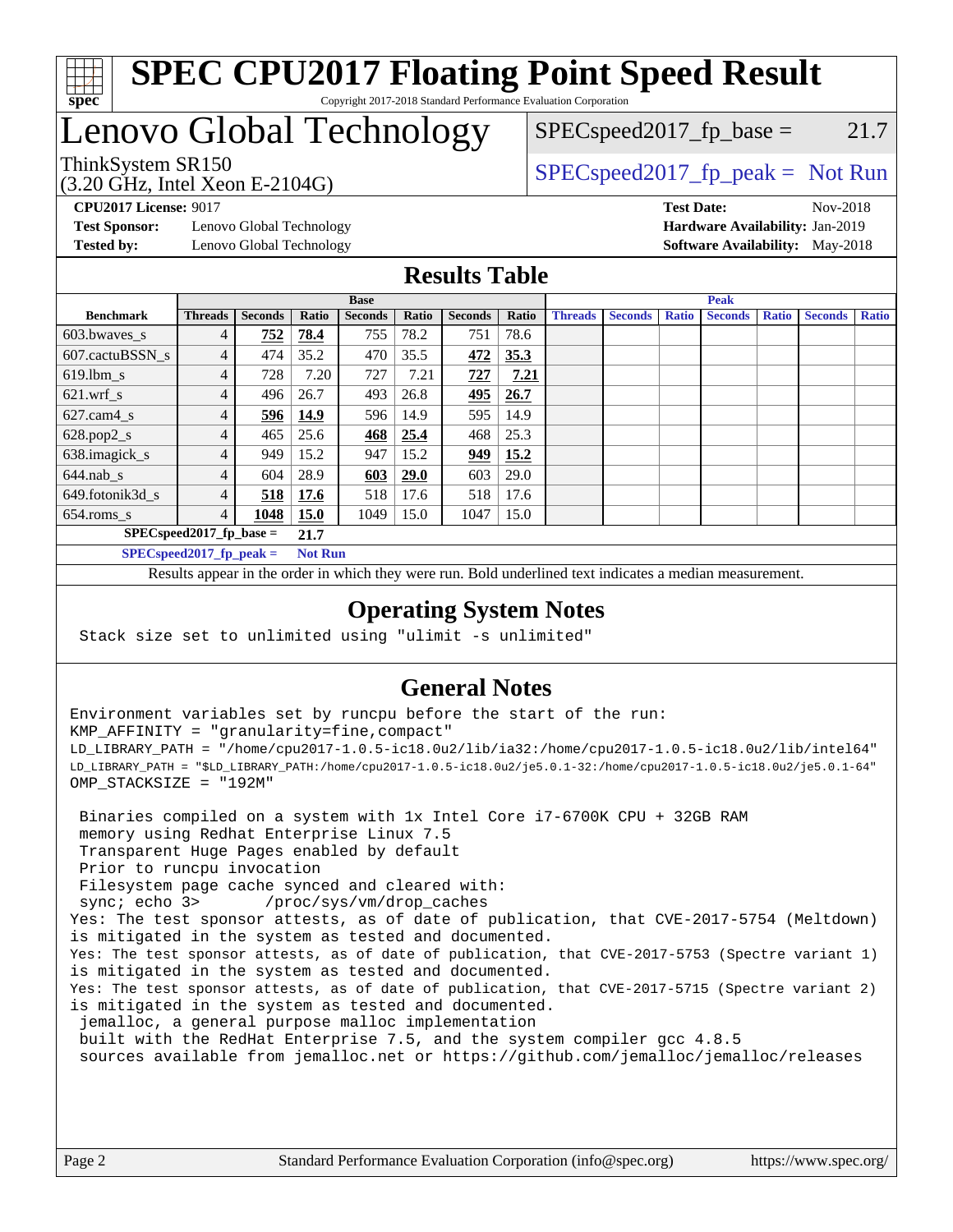|                                                                      | Lenovo Global Technology | $SPEC speed2017_fp\_base =$                                                        | 21.7     |
|----------------------------------------------------------------------|--------------------------|------------------------------------------------------------------------------------|----------|
| ThinkSystem SR150<br>$(3.20 \text{ GHz}, \text{Intel Xeon E-2104G})$ |                          | $SPEC speed2017rfp peak = Not Run$                                                 |          |
| <b>CPU2017 License: 9017</b>                                         |                          | <b>Test Date:</b>                                                                  | Nov-2018 |
| <b>Test Sponsor:</b><br>Lenovo Global Technology                     |                          | Hardware Availability: Jan-2019                                                    |          |
| <b>Tested by:</b><br>Lenovo Global Technology                        |                          | <b>Software Availability:</b> May-2018                                             |          |
|                                                                      | <b>Platform Notes</b>    |                                                                                    |          |
| BIOS configuration:                                                  |                          |                                                                                    |          |
| Choose Operating Mode set to Maximum Performance                     |                          |                                                                                    |          |
| Execute Disable Bit set to Disable                                   |                          |                                                                                    |          |
| DCA set to Enable                                                    |                          |                                                                                    |          |
| Sysinfo program /home/cpu2017-1.0.5-ic18.0u2/bin/sysinfo             |                          |                                                                                    |          |
| Rev: r5974 of 2018-05-19 9bcde8f2999c33d61f64985e45859ea9            |                          |                                                                                    |          |
| running on linux-tsni Thu Nov 29 22:20:09 2018                       |                          |                                                                                    |          |
| SUT (System Under Test) info as seen by some common utilities.       |                          |                                                                                    |          |
| For more information on this section, see                            |                          |                                                                                    |          |
| https://www.spec.org/cpu2017/Docs/config.html#sysinfo                |                          |                                                                                    |          |
|                                                                      |                          |                                                                                    |          |
| From /proc/cpuinfo                                                   |                          |                                                                                    |          |
| model name: Intel(R) Xeon(R) E-2104G CPU @ 3.20GHz                   |                          |                                                                                    |          |
| "physical id"s (chips)<br>1<br>4 "processors"                        |                          |                                                                                    |          |
|                                                                      |                          | cores, siblings (Caution: counting these is hw and system dependent. The following |          |
|                                                                      |                          | excerpts from /proc/cpuinfo might not be reliable. Use with caution.)              |          |
| cpu cores : 4                                                        |                          |                                                                                    |          |
| siblings : 4                                                         |                          |                                                                                    |          |
| physical 0: cores 0 1 2 3                                            |                          |                                                                                    |          |
| From 1scpu:                                                          |                          |                                                                                    |          |
| Architecture:                                                        | x86 64                   |                                                                                    |          |
| $CPU$ op-mode( $s$ ):                                                | $32$ -bit, $64$ -bit     |                                                                                    |          |
| Byte Order:                                                          | Little Endian            |                                                                                    |          |
| CPU(s):                                                              | 4                        |                                                                                    |          |
| On-line $CPU(s)$ list:                                               | $0 - 3$                  |                                                                                    |          |
| Thread( $s$ ) per core:                                              | 1                        |                                                                                    |          |
| $Core(s)$ per socket:                                                | 4                        |                                                                                    |          |
| Socket(s):                                                           | $\mathbf 1$              |                                                                                    |          |
| NUMA node(s):                                                        | $\mathbf{1}$             |                                                                                    |          |
| Vendor ID:<br>CPU family:                                            | GenuineIntel             |                                                                                    |          |
|                                                                      |                          |                                                                                    |          |
|                                                                      | 6                        |                                                                                    |          |
| Model:<br>Model name:                                                | 158                      |                                                                                    |          |
|                                                                      | 10                       | $Intel(R) Xeon(R) E-2104G CPU @ 3.20GHz$                                           |          |
| Stepping:<br>CPU MHz:                                                | 3200.000                 |                                                                                    |          |
| CPU max MHz:                                                         | 3200.0000                |                                                                                    |          |
| CPU min MHz:                                                         | 800.0000                 |                                                                                    |          |
| BogoMIPS:                                                            | 6383.99                  |                                                                                    |          |
| Virtualization:                                                      | $VT - x$                 |                                                                                    |          |
| L1d cache:                                                           | 32K                      |                                                                                    |          |
| Lli cache:                                                           | 32K                      |                                                                                    |          |
| L2 cache:                                                            | 256K                     |                                                                                    |          |
| L3 cache:                                                            | 8192K                    |                                                                                    |          |
| NUMA node0 CPU(s):                                                   | $0 - 3$                  |                                                                                    |          |
|                                                                      | (Continued on next page) |                                                                                    |          |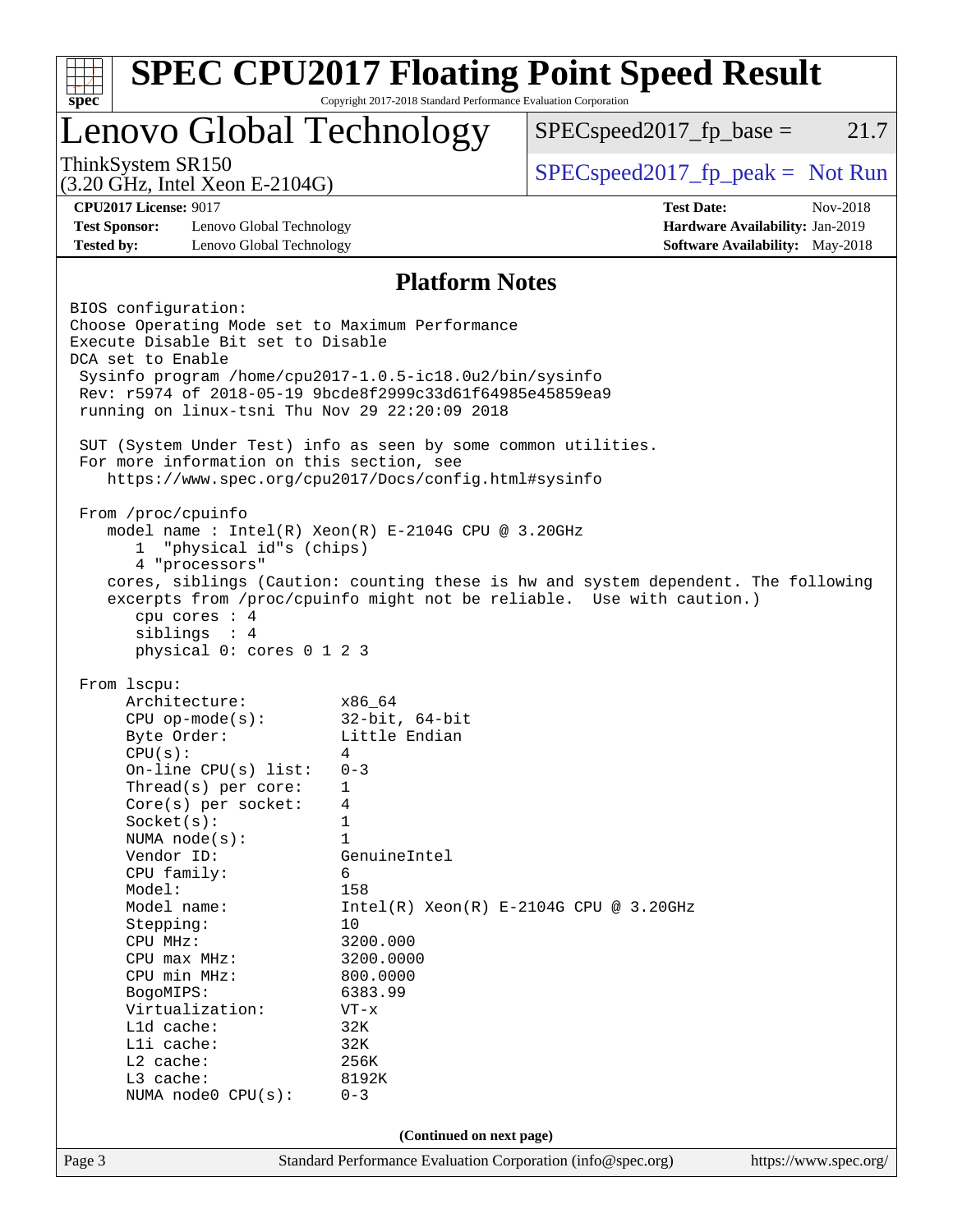| $spec^*$                                  | <b>SPEC CPU2017 Floating Point Speed Result</b><br>Copyright 2017-2018 Standard Performance Evaluation Corporation                                                                                                                                                                                                                                                                                                                                                                                                                                                                                                                                                                                                      |                                                                                                            |
|-------------------------------------------|-------------------------------------------------------------------------------------------------------------------------------------------------------------------------------------------------------------------------------------------------------------------------------------------------------------------------------------------------------------------------------------------------------------------------------------------------------------------------------------------------------------------------------------------------------------------------------------------------------------------------------------------------------------------------------------------------------------------------|------------------------------------------------------------------------------------------------------------|
|                                           | Lenovo Global Technology                                                                                                                                                                                                                                                                                                                                                                                                                                                                                                                                                                                                                                                                                                | 21.7<br>$SPEC speed2017_fp\_base =$                                                                        |
|                                           | ThinkSystem SR150<br>$(3.20 \text{ GHz}, \text{Intel Xeon E-2104G})$                                                                                                                                                                                                                                                                                                                                                                                                                                                                                                                                                                                                                                                    | $SPEC speed2017fr peak = Not Run$                                                                          |
| <b>Test Sponsor:</b><br><b>Tested by:</b> | <b>CPU2017 License: 9017</b><br>Lenovo Global Technology<br>Lenovo Global Technology                                                                                                                                                                                                                                                                                                                                                                                                                                                                                                                                                                                                                                    | <b>Test Date:</b><br>Nov-2018<br>Hardware Availability: Jan-2019<br><b>Software Availability:</b> May-2018 |
|                                           | <b>Platform Notes (Continued)</b>                                                                                                                                                                                                                                                                                                                                                                                                                                                                                                                                                                                                                                                                                       |                                                                                                            |
|                                           | Flagg:<br>pat pse36 clflush dts acpi mmx fxsr sse sse2 ss ht tm pbe syscall nx pdpelgb rdtscp<br>lm constant_tsc art arch_perfmon pebs bts rep_good nopl xtopology nonstop_tsc<br>aperfmperf eagerfpu pni pclmulqdq dtes64 monitor ds_cpl vmx smx est tm2 ssse3 sdbg<br>fma cx16 xtpr pdcm pcid sse4_1 sse4_2 x2apic movbe popcnt tsc_deadline_timer aes<br>xsave avx f16c rdrand lahf_lm abm 3dnowprefetch arat epb invpcid_single pln pts<br>dtherm hwp hwp_notify hwp_act_window hwp_epp intel_pt rsb_ctxsw spec_ctrl stibp ssbd<br>retpoline kaiser tpr_shadow vnmi flexpriority ept vpid fsgsbase tsc_adjust bmil hle<br>avx2 smep bmi2 erms invpcid rtm mpx rdseed adx smap clflushopt xsaveopt xsavec<br>xgetbv1 | fpu vme de pse tsc msr pae mce cx8 apic sep mtrr pge mca cmov                                              |
|                                           | /proc/cpuinfo cache data<br>cache size : 8192 KB                                                                                                                                                                                                                                                                                                                                                                                                                                                                                                                                                                                                                                                                        |                                                                                                            |
| node                                      | From numactl --hardware<br>physical chip.<br>available: 1 nodes (0)<br>node 0 cpus: 0 1 2 3<br>node 0 size: 64382 MB<br>node 0 free: 63078 MB<br>node distances:<br>0<br>0:<br>10                                                                                                                                                                                                                                                                                                                                                                                                                                                                                                                                       | WARNING: a numactl 'node' might or might not correspond to a                                               |
|                                           | From /proc/meminfo<br>MemTotal:<br>65927492 kB<br>HugePages_Total: 0<br>Hugepagesize:<br>2048 kB                                                                                                                                                                                                                                                                                                                                                                                                                                                                                                                                                                                                                        |                                                                                                            |
|                                           | From /etc/*release* /etc/*version*<br>SuSE-release:<br>SUSE Linux Enterprise Server 12 (x86_64)<br>$VERSION = 12$<br>PATCHLEVEL = 3<br># Please check /etc/os-release for details about this release.<br>os-release:<br>NAME="SLES"<br>VERSION="12-SP3"<br>VERSION_ID="12.3"<br>PRETTY_NAME="SUSE Linux Enterprise Server 12 SP3"<br>ID="sles"<br>$ANSI$ _COLOR=" $0:32$ "<br>CPE_NAME="cpe:/o:suse:sles:12:sp3"                                                                                                                                                                                                                                                                                                        | # This file is deprecated and will be removed in a future service pack or release.                         |
| uname $-a$ :                              | Linux linux-tsni 4.4.131-94.29-default #1 SMP Mon May 21 14:41:34 UTC 2018 (f49bc78)                                                                                                                                                                                                                                                                                                                                                                                                                                                                                                                                                                                                                                    |                                                                                                            |

**(Continued on next page)**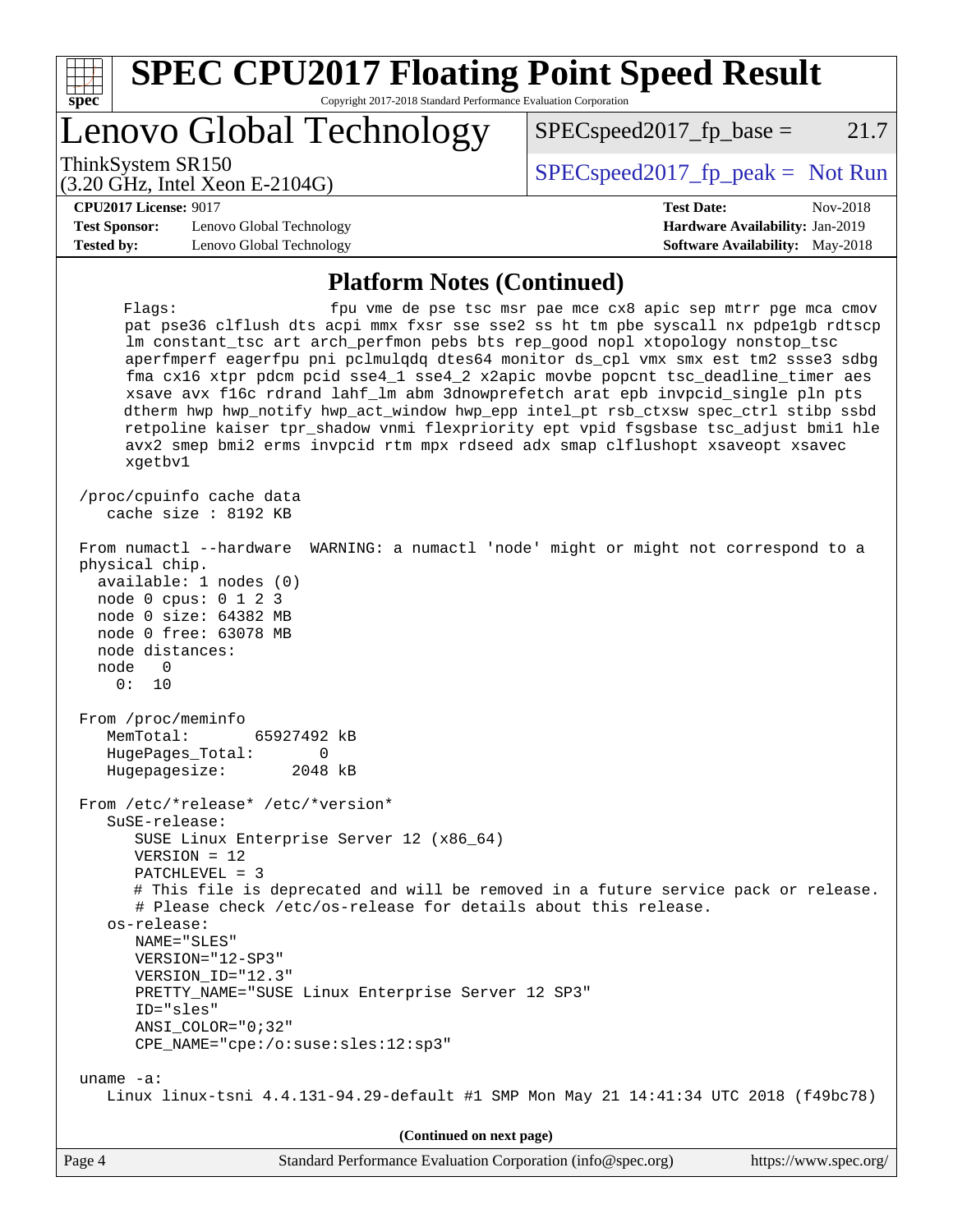| <b>SPEC CPU2017 Floating Point Speed Result</b><br>spec<br>Copyright 2017-2018 Standard Performance Evaluation Corporation                                                                                                                                                                                 |                                                                                                            |  |  |  |  |  |
|------------------------------------------------------------------------------------------------------------------------------------------------------------------------------------------------------------------------------------------------------------------------------------------------------------|------------------------------------------------------------------------------------------------------------|--|--|--|--|--|
| Lenovo Global Technology                                                                                                                                                                                                                                                                                   | $SPEC speed2017fp base =$<br>21.7                                                                          |  |  |  |  |  |
| ThinkSystem SR150<br>$(3.20 \text{ GHz}, \text{Intel Xeon E-2104G})$                                                                                                                                                                                                                                       | $SPEC speed2017fr peak = Not Run$                                                                          |  |  |  |  |  |
| <b>CPU2017 License: 9017</b><br><b>Test Sponsor:</b><br>Lenovo Global Technology<br><b>Tested by:</b><br>Lenovo Global Technology                                                                                                                                                                          | <b>Test Date:</b><br>Nov-2018<br>Hardware Availability: Jan-2019<br><b>Software Availability:</b> May-2018 |  |  |  |  |  |
| <b>Platform Notes (Continued)</b>                                                                                                                                                                                                                                                                          |                                                                                                            |  |  |  |  |  |
| x86_64 x86_64 x86_64 GNU/Linux                                                                                                                                                                                                                                                                             |                                                                                                            |  |  |  |  |  |
| Kernel self-reported vulnerability status:                                                                                                                                                                                                                                                                 |                                                                                                            |  |  |  |  |  |
| CVE-2017-5754 (Meltdown):<br>Mitigation: PTI<br>CVE-2017-5753 (Spectre variant 1): Mitigation: __user pointer sanitization<br>CVE-2017-5715 (Spectre variant 2): Mitigation: IBRS+IBPB                                                                                                                     |                                                                                                            |  |  |  |  |  |
| run-level 3 Nov 29 18:30                                                                                                                                                                                                                                                                                   |                                                                                                            |  |  |  |  |  |
| SPEC is set to: /home/cpu2017-1.0.5-ic18.0u2<br>Filesystem<br>Size Used Avail Use% Mounted on<br>Type<br>/dev/md126p2<br>btrfs 446G<br>18G 428G<br>4% /home                                                                                                                                                |                                                                                                            |  |  |  |  |  |
| hardware to be accurately determined", but the intent may not be met, as there are<br>frequent changes to hardware, firmware, and the "DMTF SMBIOS" standard.<br>BIOS Lenovo -[ISE105G-1.01]- 10/25/2018<br>Memory:<br>4x Micron 18ASF2G72AZ-2G6D1 16 GB 2 rank 2666<br>(End of data from sysinfo program) |                                                                                                            |  |  |  |  |  |
| <b>Compiler Version Notes</b>                                                                                                                                                                                                                                                                              |                                                                                                            |  |  |  |  |  |
| CC 619.1bm_s(base) 638.imagick_s(base) 644.nab_s(base)                                                                                                                                                                                                                                                     |                                                                                                            |  |  |  |  |  |
| icc (ICC) 18.0.2 20180210<br>Copyright (C) 1985-2018 Intel Corporation. All rights reserved.                                                                                                                                                                                                               |                                                                                                            |  |  |  |  |  |
| FC 607.cactuBSSN s(base)<br>_______________________                                                                                                                                                                                                                                                        |                                                                                                            |  |  |  |  |  |
| icpc (ICC) 18.0.2 20180210<br>Copyright (C) 1985-2018 Intel Corporation. All rights reserved.<br>icc (ICC) 18.0.2 20180210                                                                                                                                                                                 |                                                                                                            |  |  |  |  |  |
| Copyright (C) 1985-2018 Intel Corporation. All rights reserved.<br>ifort (IFORT) 18.0.2 20180210                                                                                                                                                                                                           |                                                                                                            |  |  |  |  |  |
| Copyright (C) 1985-2018 Intel Corporation. All rights reserved.                                                                                                                                                                                                                                            |                                                                                                            |  |  |  |  |  |
| 603.bwaves_s(base) 649.fotonik3d_s(base) 654.roms_s(base)<br>FC.                                                                                                                                                                                                                                           |                                                                                                            |  |  |  |  |  |
| (Continued on next page)                                                                                                                                                                                                                                                                                   |                                                                                                            |  |  |  |  |  |
| Page 5<br>Standard Performance Evaluation Corporation (info@spec.org)                                                                                                                                                                                                                                      | https://www.spec.org/                                                                                      |  |  |  |  |  |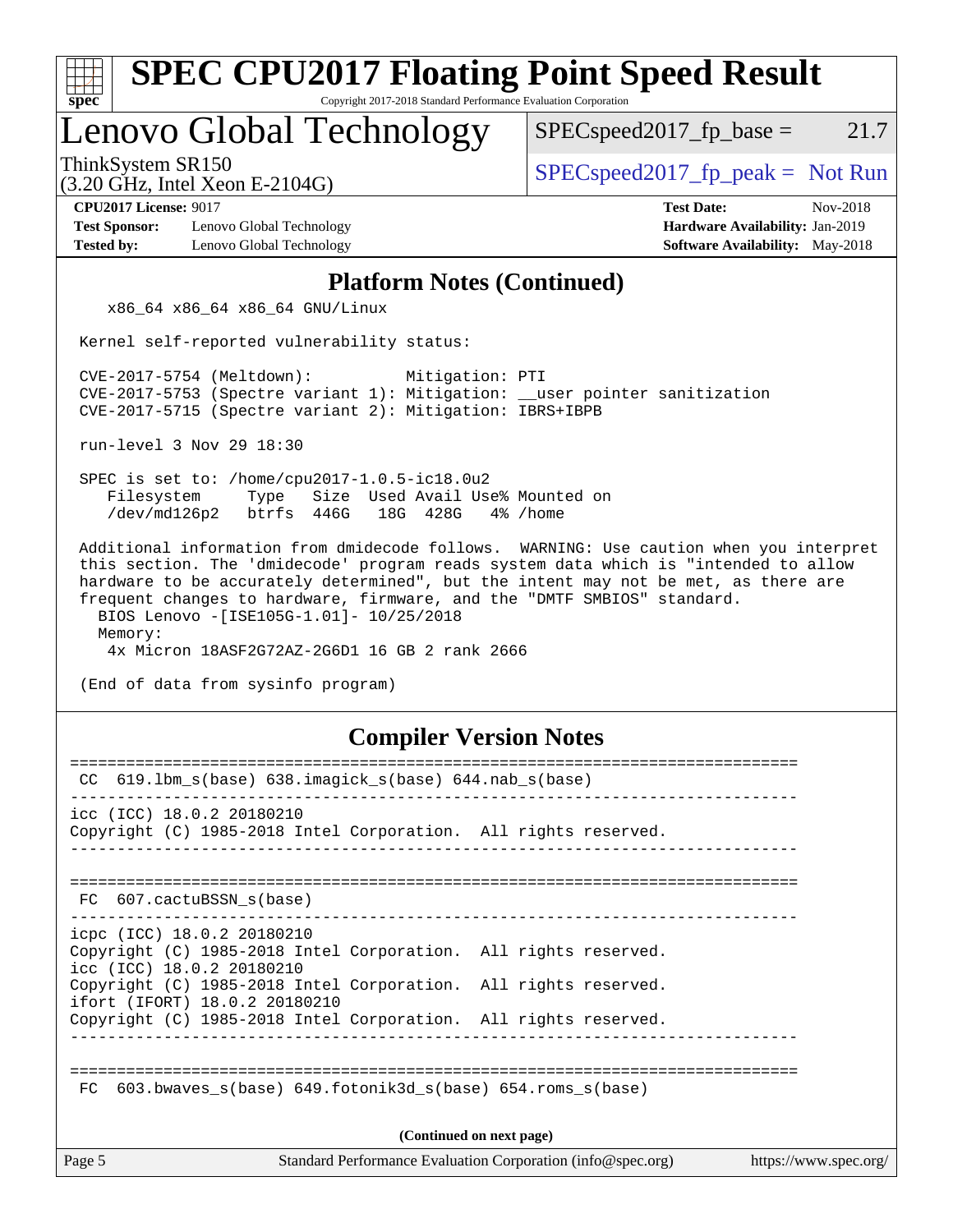

# **[SPEC CPU2017 Floating Point Speed Result](http://www.spec.org/auto/cpu2017/Docs/result-fields.html#SPECCPU2017FloatingPointSpeedResult)**

Copyright 2017-2018 Standard Performance Evaluation Corporation

## Lenovo Global Technology

 $SPEC speed2017_fp\_base = 21.7$ 

(3.20 GHz, Intel Xeon E-2104G)

ThinkSystem SR150  $SPEC speed2017$  [p\_peak = Not Run

**[Test Sponsor:](http://www.spec.org/auto/cpu2017/Docs/result-fields.html#TestSponsor)** Lenovo Global Technology **[Hardware Availability:](http://www.spec.org/auto/cpu2017/Docs/result-fields.html#HardwareAvailability)** Jan-2019 **[Tested by:](http://www.spec.org/auto/cpu2017/Docs/result-fields.html#Testedby)** Lenovo Global Technology **[Software Availability:](http://www.spec.org/auto/cpu2017/Docs/result-fields.html#SoftwareAvailability)** May-2018

**[CPU2017 License:](http://www.spec.org/auto/cpu2017/Docs/result-fields.html#CPU2017License)** 9017 **[Test Date:](http://www.spec.org/auto/cpu2017/Docs/result-fields.html#TestDate)** Nov-2018

## **[Compiler Version Notes \(Continued\)](http://www.spec.org/auto/cpu2017/Docs/result-fields.html#CompilerVersionNotes)**

----------------------------------------------------------------------------- ifort (IFORT) 18.0.2 20180210

Copyright (C) 1985-2018 Intel Corporation. All rights reserved. ------------------------------------------------------------------------------

==============================================================================

CC 621.wrf\_s(base) 627.cam4\_s(base) 628.pop2\_s(base)

----------------------------------------------------------------------------- ifort (IFORT) 18.0.2 20180210

Copyright (C) 1985-2018 Intel Corporation. All rights reserved. icc (ICC) 18.0.2 20180210 Copyright (C) 1985-2018 Intel Corporation. All rights reserved. ------------------------------------------------------------------------------

## **[Base Compiler Invocation](http://www.spec.org/auto/cpu2017/Docs/result-fields.html#BaseCompilerInvocation)**

[C benchmarks](http://www.spec.org/auto/cpu2017/Docs/result-fields.html#Cbenchmarks): [icc -m64 -std=c11](http://www.spec.org/cpu2017/results/res2018q4/cpu2017-20181210-10098.flags.html#user_CCbase_intel_icc_64bit_c11_33ee0cdaae7deeeab2a9725423ba97205ce30f63b9926c2519791662299b76a0318f32ddfffdc46587804de3178b4f9328c46fa7c2b0cd779d7a61945c91cd35)

[Fortran benchmarks](http://www.spec.org/auto/cpu2017/Docs/result-fields.html#Fortranbenchmarks): [ifort -m64](http://www.spec.org/cpu2017/results/res2018q4/cpu2017-20181210-10098.flags.html#user_FCbase_intel_ifort_64bit_24f2bb282fbaeffd6157abe4f878425411749daecae9a33200eee2bee2fe76f3b89351d69a8130dd5949958ce389cf37ff59a95e7a40d588e8d3a57e0c3fd751)

[Benchmarks using both Fortran and C](http://www.spec.org/auto/cpu2017/Docs/result-fields.html#BenchmarksusingbothFortranandC): [ifort -m64](http://www.spec.org/cpu2017/results/res2018q4/cpu2017-20181210-10098.flags.html#user_CC_FCbase_intel_ifort_64bit_24f2bb282fbaeffd6157abe4f878425411749daecae9a33200eee2bee2fe76f3b89351d69a8130dd5949958ce389cf37ff59a95e7a40d588e8d3a57e0c3fd751) [icc -m64 -std=c11](http://www.spec.org/cpu2017/results/res2018q4/cpu2017-20181210-10098.flags.html#user_CC_FCbase_intel_icc_64bit_c11_33ee0cdaae7deeeab2a9725423ba97205ce30f63b9926c2519791662299b76a0318f32ddfffdc46587804de3178b4f9328c46fa7c2b0cd779d7a61945c91cd35)

[Benchmarks using Fortran, C, and C++:](http://www.spec.org/auto/cpu2017/Docs/result-fields.html#BenchmarksusingFortranCandCXX) [icpc -m64](http://www.spec.org/cpu2017/results/res2018q4/cpu2017-20181210-10098.flags.html#user_CC_CXX_FCbase_intel_icpc_64bit_4ecb2543ae3f1412ef961e0650ca070fec7b7afdcd6ed48761b84423119d1bf6bdf5cad15b44d48e7256388bc77273b966e5eb805aefd121eb22e9299b2ec9d9) [icc -m64 -std=c11](http://www.spec.org/cpu2017/results/res2018q4/cpu2017-20181210-10098.flags.html#user_CC_CXX_FCbase_intel_icc_64bit_c11_33ee0cdaae7deeeab2a9725423ba97205ce30f63b9926c2519791662299b76a0318f32ddfffdc46587804de3178b4f9328c46fa7c2b0cd779d7a61945c91cd35) [ifort -m64](http://www.spec.org/cpu2017/results/res2018q4/cpu2017-20181210-10098.flags.html#user_CC_CXX_FCbase_intel_ifort_64bit_24f2bb282fbaeffd6157abe4f878425411749daecae9a33200eee2bee2fe76f3b89351d69a8130dd5949958ce389cf37ff59a95e7a40d588e8d3a57e0c3fd751)

## **[Base Portability Flags](http://www.spec.org/auto/cpu2017/Docs/result-fields.html#BasePortabilityFlags)**

 603.bwaves\_s: [-DSPEC\\_LP64](http://www.spec.org/cpu2017/results/res2018q4/cpu2017-20181210-10098.flags.html#suite_basePORTABILITY603_bwaves_s_DSPEC_LP64) 607.cactuBSSN\_s: [-DSPEC\\_LP64](http://www.spec.org/cpu2017/results/res2018q4/cpu2017-20181210-10098.flags.html#suite_basePORTABILITY607_cactuBSSN_s_DSPEC_LP64) 619.lbm\_s: [-DSPEC\\_LP64](http://www.spec.org/cpu2017/results/res2018q4/cpu2017-20181210-10098.flags.html#suite_basePORTABILITY619_lbm_s_DSPEC_LP64) 621.wrf\_s: [-DSPEC\\_LP64](http://www.spec.org/cpu2017/results/res2018q4/cpu2017-20181210-10098.flags.html#suite_basePORTABILITY621_wrf_s_DSPEC_LP64) [-DSPEC\\_CASE\\_FLAG](http://www.spec.org/cpu2017/results/res2018q4/cpu2017-20181210-10098.flags.html#b621.wrf_s_baseCPORTABILITY_DSPEC_CASE_FLAG) [-convert big\\_endian](http://www.spec.org/cpu2017/results/res2018q4/cpu2017-20181210-10098.flags.html#user_baseFPORTABILITY621_wrf_s_convert_big_endian_c3194028bc08c63ac5d04de18c48ce6d347e4e562e8892b8bdbdc0214820426deb8554edfa529a3fb25a586e65a3d812c835984020483e7e73212c4d31a38223) 627.cam4\_s: [-DSPEC\\_LP64](http://www.spec.org/cpu2017/results/res2018q4/cpu2017-20181210-10098.flags.html#suite_basePORTABILITY627_cam4_s_DSPEC_LP64) [-DSPEC\\_CASE\\_FLAG](http://www.spec.org/cpu2017/results/res2018q4/cpu2017-20181210-10098.flags.html#b627.cam4_s_baseCPORTABILITY_DSPEC_CASE_FLAG) 628.pop2\_s: [-DSPEC\\_LP64](http://www.spec.org/cpu2017/results/res2018q4/cpu2017-20181210-10098.flags.html#suite_basePORTABILITY628_pop2_s_DSPEC_LP64) [-DSPEC\\_CASE\\_FLAG](http://www.spec.org/cpu2017/results/res2018q4/cpu2017-20181210-10098.flags.html#b628.pop2_s_baseCPORTABILITY_DSPEC_CASE_FLAG) [-convert big\\_endian](http://www.spec.org/cpu2017/results/res2018q4/cpu2017-20181210-10098.flags.html#user_baseFPORTABILITY628_pop2_s_convert_big_endian_c3194028bc08c63ac5d04de18c48ce6d347e4e562e8892b8bdbdc0214820426deb8554edfa529a3fb25a586e65a3d812c835984020483e7e73212c4d31a38223) [-assume byterecl](http://www.spec.org/cpu2017/results/res2018q4/cpu2017-20181210-10098.flags.html#user_baseFPORTABILITY628_pop2_s_assume_byterecl_7e47d18b9513cf18525430bbf0f2177aa9bf368bc7a059c09b2c06a34b53bd3447c950d3f8d6c70e3faf3a05c8557d66a5798b567902e8849adc142926523472) 638.imagick\_s: [-DSPEC\\_LP64](http://www.spec.org/cpu2017/results/res2018q4/cpu2017-20181210-10098.flags.html#suite_basePORTABILITY638_imagick_s_DSPEC_LP64) 644.nab\_s: [-DSPEC\\_LP64](http://www.spec.org/cpu2017/results/res2018q4/cpu2017-20181210-10098.flags.html#suite_basePORTABILITY644_nab_s_DSPEC_LP64) 649.fotonik3d\_s: [-DSPEC\\_LP64](http://www.spec.org/cpu2017/results/res2018q4/cpu2017-20181210-10098.flags.html#suite_basePORTABILITY649_fotonik3d_s_DSPEC_LP64) 654.roms\_s: [-DSPEC\\_LP64](http://www.spec.org/cpu2017/results/res2018q4/cpu2017-20181210-10098.flags.html#suite_basePORTABILITY654_roms_s_DSPEC_LP64)